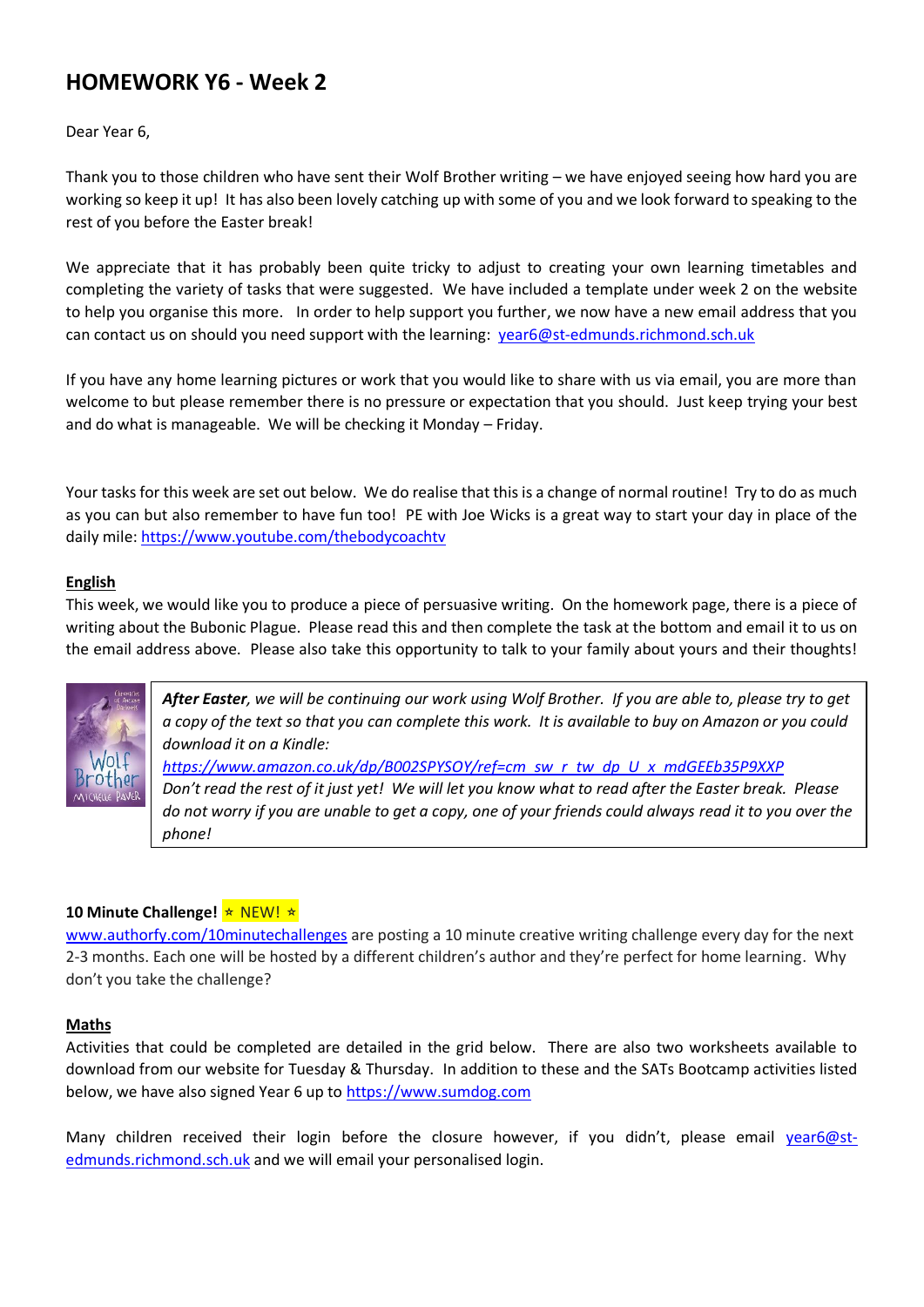This week, we would like you to explore the site. The more you play, the more personalised it becomes and we can see how you are doing - we may even challenge you to some games! On the left hand bar, look for an icon entitled Tasks – this will be where any challenges from us are located.

On top of the above activities, we remind you of the other resources we have available for you.

# **Education City – English, Maths and Science**

We have uploaded Year 6 specific content on to Education City under the MyCity area. We have chosen these activities as they reflect the areas we have covered so far in English, Maths and Science. <https://www.educationcity.com/>

### **My USO – range of subjects**

The MyUSO website is full of wonderful resources for a range of different subjects should you wish to cover other subjects in addition to Education City. <https://my.uso.im/>

### **Other websites to support learning:**

<https://mathantics.com/> - good revision videos to demonstrate formal calculation methods <https://www.bbc.co.uk/bitesize/> - revision guides/videos/mini tests on a variety of topics [https://www.transum.org/Software/SW/Starter\\_of\\_the\\_day/index.htm](https://www.transum.org/Software/SW/Starter_of_the_day/index.htm) - a problem a day! <http://www.pobble365.com/> - creative writing/SPaG stimulus (different picture every day!)

We also expect the following to be completed:

#### **DAILY READING**

- Read for at least 20 minutes every day (e-books can be found at [https://www.oxfordowl.co.uk/for](https://www.oxfordowl.co.uk/for-home/reading/)[home/reading/](https://www.oxfordowl.co.uk/for-home/reading/) once you set up a free account).
- We have also registered Year 6 for [www.getepic.com](http://www.getepic.com/) To access 40,000 ebooks/audiobooks, visit the website and follow these steps:
	- 1. Go to login (top right corner)
	- 2. Click on students/educators
	- 3. In the student login box, enter the class code: dvp5238
	- 4. Find your name and browse for something that interests you!

#### **SPELLINGS**

Focus on spellings from the Year 3/4/5/6 spelling words – these are available on the website (week 2). There are also spelling assessments on the SATs Bootcamp website and Sumdog for further practice.

#### **SATs BOOTCAMP**

Below are the titles of some revision guides on the website. Children should work through the whole of the 'Learn' section for the relevant day/topic and then choose some of the tests and quizzes to complete. There is no expectation this week to complete any practice SATs tests. *We have been made aware that some links do not work on the website – for the time being, please complete the links that are available.*

#### **Maths English Monday** *Sats Bootcamp* Revision focus: Roman numerals & properties of numbers *Sats Bootcamp* Revision focus: Nouns and pronouns

# <https://www.satsbootcamp.co.uk/>